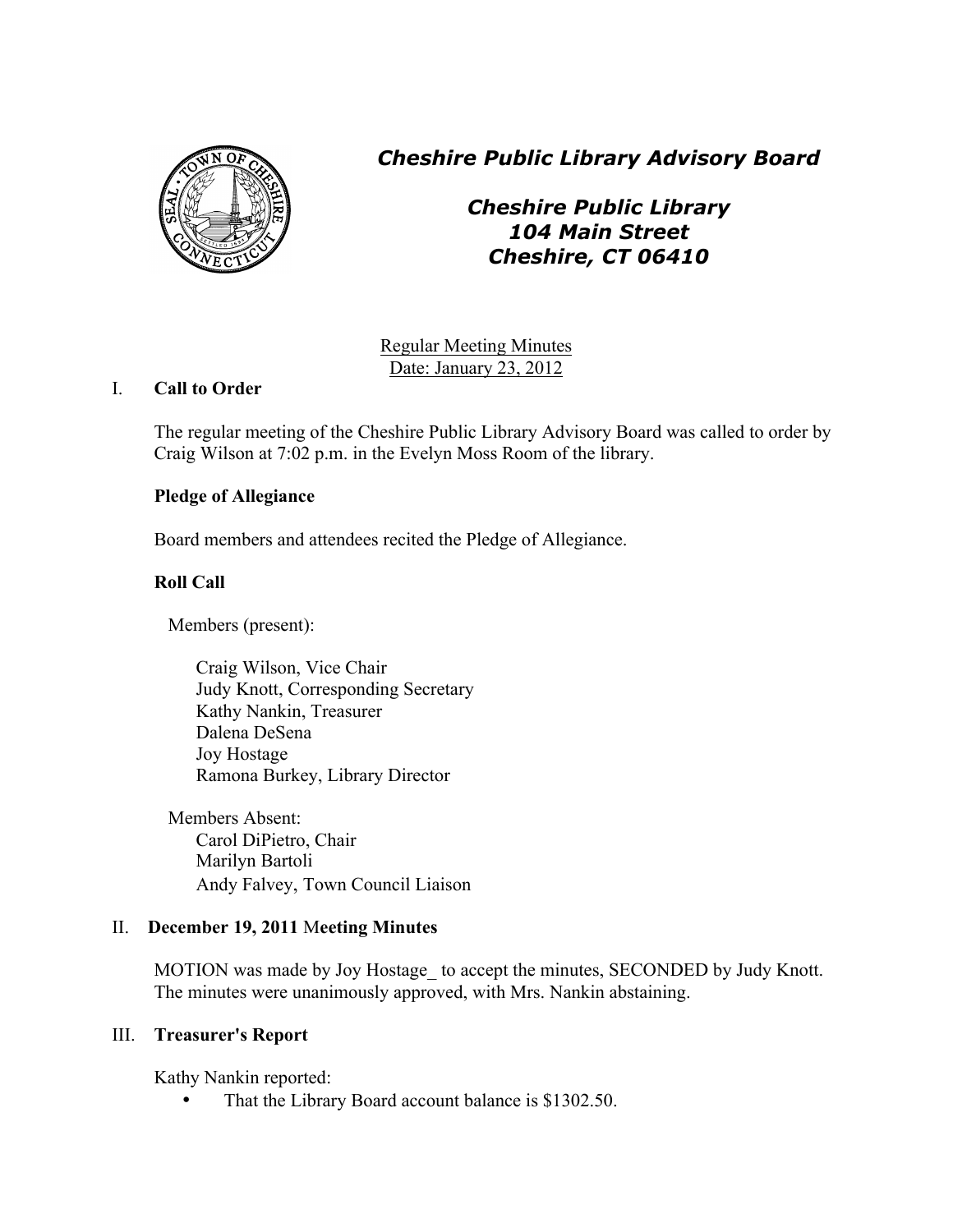### IV. **Reports of Committees**

### 1. School-Library Partnership

- Two first grade classes from Doolittle School came to the library on Dec. 1<sup>st</sup> and  $20<sup>th</sup>$  for a tour, stories and their new library cards.
- The Future Educators of America (FEA) from Dodd Middle School did a holiday program for children ages 3 and up. These students do a wonderful; presentation including stories, a craft, and refreshments.
- Nicole Dolat, our "tween" librarian, just started a very popular science workshop twice a month called "*Gizmos, Gadgets and Goo".* The response has been excellent.
- Our December programs were very popular. These programs included Ed Popielarcyk with a magic show and magic workshop, Edward Leonard with Family Drum Time, and Eric Nelson with a survival workshop.
- We are looking forward to the first Connecticut Annual "*Take your Child to the Library*" on Saturday, Feb. 4<sup>th</sup>. We will host a valentine craft workshop from 10:30-11:30am.
- Young adult activities continue to be very popular with the Anime Club, Game afternoons, and the teen book board.
- 2. Funding Resources (Mr. Wilson)

No report.

3. Strategic Plan:

Will discuss under New Business.

# V. **Communications**

None to report.

# VI. **Report of the Chair –** Vice Chair Craig Wilson

Nothing to report.

# VII. **Report of the Library Director –** Ramona Burkey

See attached report.

# Technology

Nearly 50,000 items have been RFID-tagged, or 40% of our collection. We are very proud of and thankful for our volunteers and staff, who have spent untold hours tagging books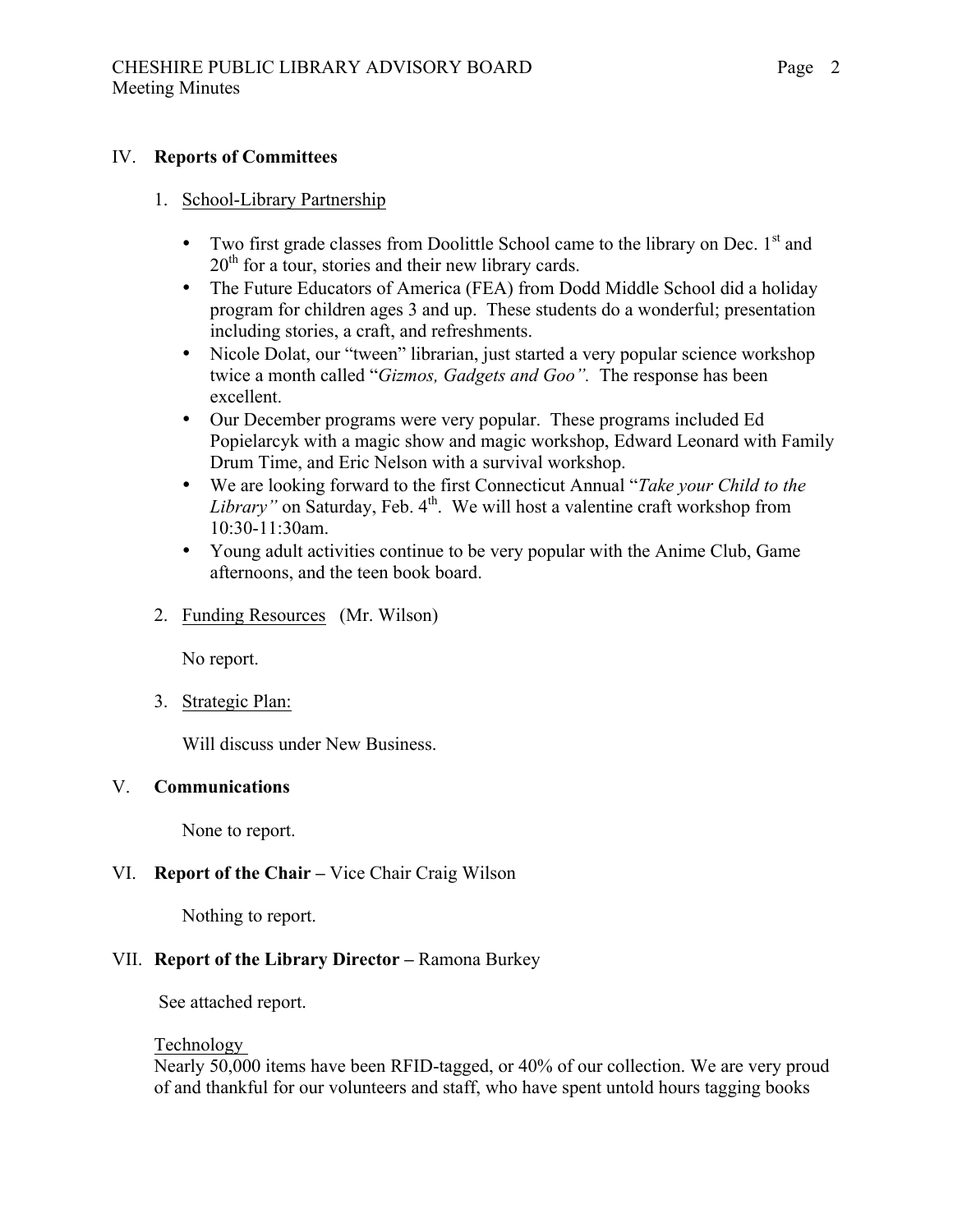and materials. We look forward to having a local Eagle Scout candidate and several Boy Scout Troop 1 members helping us to tag and interfile children's books in February.

### Programs and Services

December's circulation was 33,698 items. Of particular note was a 113% increase in loans of downloadable materials over December 2010 – probably due to eBook readers given as holiday gifts! Cheshire is fairly consistently the third-or fourth-highest lender of downloadable materials in our consortium. Mrs. Burkey hopes in next year's budget to allot more funds toward downloadable materials.

The following circulation changes have occurred: 1) Infants and toddlers can now receive a library card if their parents request one for them. 2) DVDs can now be renewed one time (either on-line or in person). Mrs. Burkey also shared the new Library logo and the new library cards with key tags.

Don't miss these upcoming programs (see www.cheshirelibrary.org for more info and to register):

-Movie Matinee: Tuesday 1/24 at 1:00 – "McLintock!"

-Author Talk: Thursday, 1/26 at 7:00 --Steve Liskow, The Whammer Jammers

-Mystery Book Club: Tuesday, 1/31 at 7:00 – Dashiell Hammett's The Maltese Falcon, and Tuesday, February 21 at 7:00 – Jo Nesbo's The Snowman

-"Take Your Child to the Library" Day: Saturday, 2/4

-Paranormal Book Club: Mon., 2/6 at 7:00 – Annette Curtis Klause's Blood and Chocolate -School Vacation Week Programs: 2/20-2/24

-Ice Dam Workshop: Wed., 2/22 at 7:00 – presented by the Neighbor to Neighbor Energy Challenge

Please note: The library is OPEN on Monday, 2/20 (Presidents Day).

### Personnel

# Budget

Mrs. Burkey delivered her budget request for Fiscal Year 2012-2013 to the Town Manager and presented it to the Library Board tonight. She has requested a substantial increase (\$15,000) in the book budget, which includes any items we circulate. There is a decrease in the salary account (2011 had one additional payroll period) and an increase in non-salary accounts. The rentals account will increase with the cost of 3 coin machine located next to the 3 RFID machines. Mrs. Burkey expects a long period of RFID training for library patrons; then staff can be re-deployed, allowing for better use of their qualifications. There is the expected increase in equipment for the maintenance of RFID equipment. Book wholesalers with be pre-processing our books with RFID tags, so they will be nearly shelf ready when they are received. Mrs. Burkey expects the patrons to enjoy the new RFID system, allowing for more efficiency and privacy for patrons.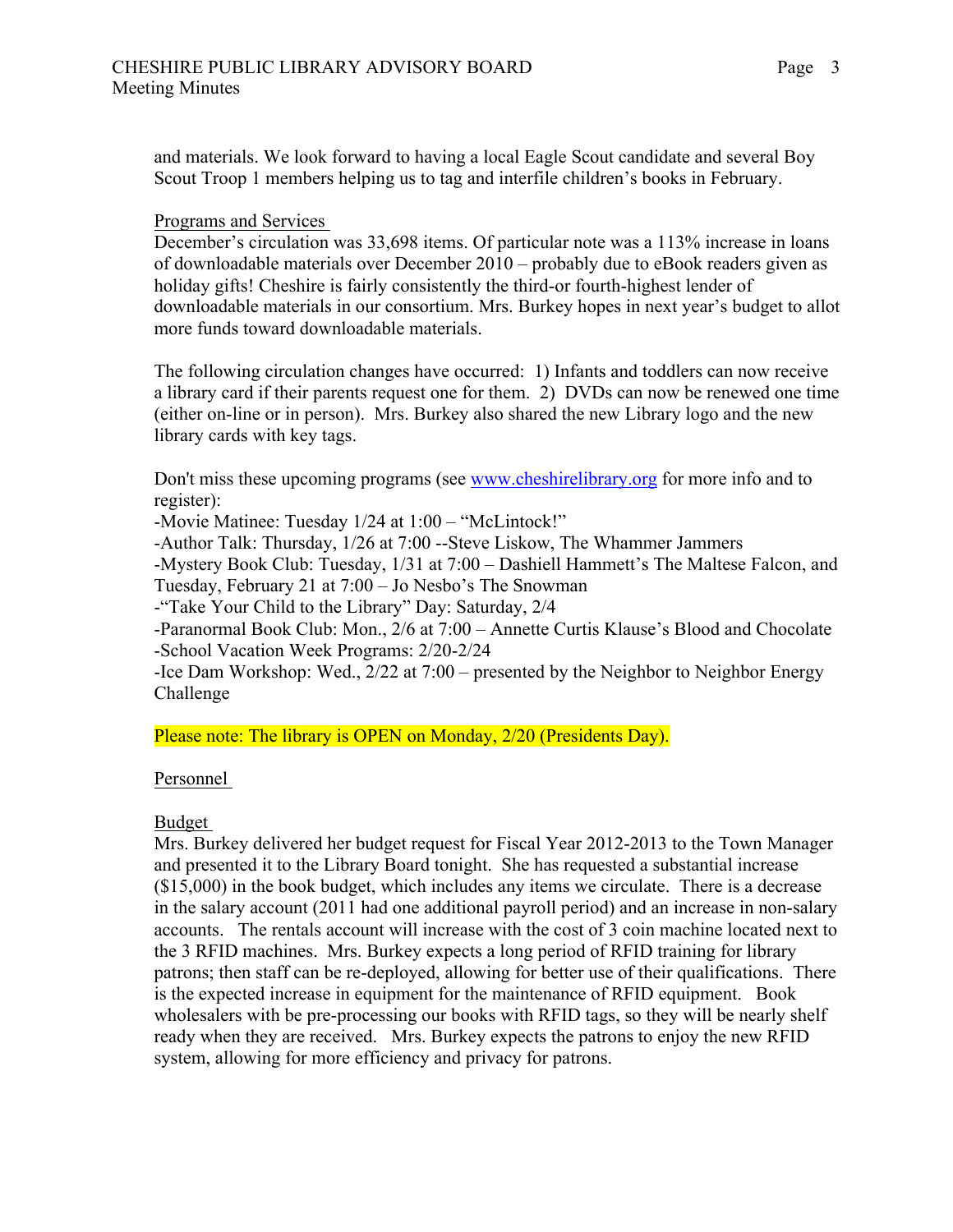The Library Board budget will remain the same as last year. Mrs. Burkey has not received the date of her budget meeting with the Town Council yet. Mr. Wilson asked Mrs. Burkey to provide Library Board members with a list of increases and decreases in the budget. Mrs. Burkey will e-mail that information. Mrs. Hostage suggested emphasizing how much fines/fees come into the Town's General Fund from the Library. Mrs. Burkey mentioned that there is interest in Town departments accepting credit/debit cards.

Mrs. Burkey announced that the Naugatuck Savings Bank Foundation has awarded \$5,000 to the library, to be used towards computers in our new Teen Reading Room.

#### Buildings and Grounds

The sprinkler plumbing on the portico has been installed; now the electrical work and sprinkler head installation has to be finished before the ceiling can be put back together. We are nearly ready to go out to bid for the reconfiguration project. The architect will meet with library and town staff (including the Building Official and the Fire Marshal) on 1/31 to finalize schematic drawings before going out to bid. The library closed at 1:30 p.m. on Saturday 1/21 due to inclement weather, per the Town Manager.

Mrs. Burkey has made a request to Public Works for one additional day of cleaning for the library (a  $6<sup>th</sup>$  day of cleaning) in the next fiscal year.

#### Policies and Planning

Mrs. Burkey distributed copies of the current Strategic Plan and Marketing Plan status reports at tonight's meeting.

### Other/Meetings

Mrs. Burkey attended the following meetings: a town Information Technology Study Group meeting; a monthly meeting with the Town Manager; several meetings with the architect for the reconfiguration project; two town department heads meeting; two meetings with an Eagle Scout candidate; several personnel-related meetings; a library department heads meeting; a town Executive Safety Committee meeting; a budget meeting with Finance staff; a meeting with the director of Artsplace; and a Children's Department meeting.

#### Questions

Mrs. Knott asked about an American Library Director's e-mail Mrs. Burkey forwarded to the Board entitled "Threats to Digital Lending". Mrs. Burkey discussed the evolving market of downloadable books – the expense of "buying" downloadable materials; libraries purchase a license for downloadable materials rather than own; publishing houses dealing with Overdrive (vendor for downloadable books); publishing companies not allowing downloads of their books to libraries; etc. How do we provide better access to downloadable materials for our patrons?

### IX. **Unfinished Business**

None.